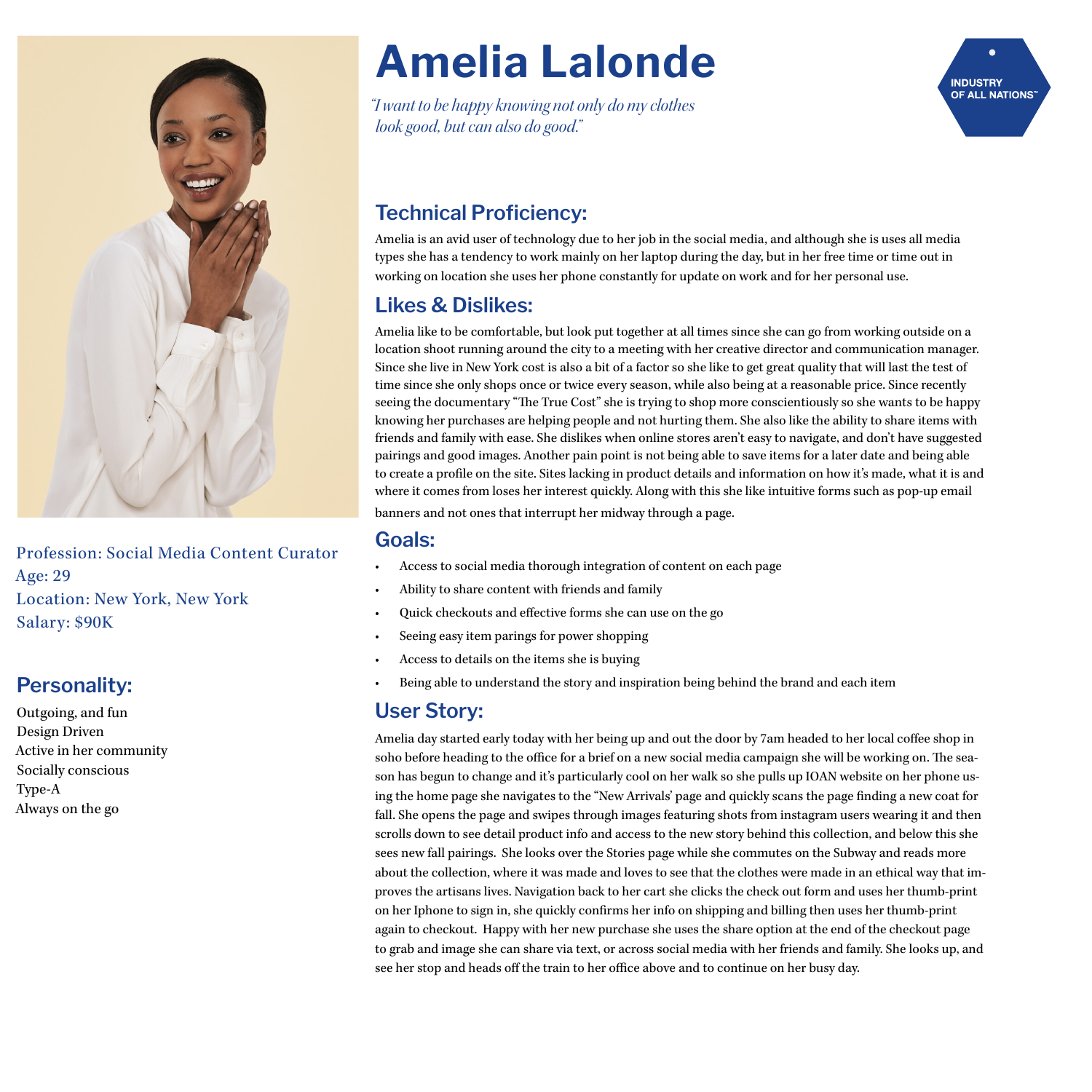

Profession: Interior Designer Age: 60 Location: San Francisco Salary: \$150K

#### **Personality:**

Down to earth No-nonsense Goal driven Positive Philanthropic Detail focused Professional

# **Meridith Davis**

*"I like things that are easy and unfussy, but also are high quality that* f*t my lifestyle."* 



## **Technical Proficiency:**

Meridith despite what people may assume is profcient with multiple media type, but usually works on her laptop and Ipad to work on mocking up spaces for her clients and showing products and inspiration to her junior designers. When using her phone it is mainly for email and communication and is less focused on using it for internet access.

### **Likes & Dislikes:**

Meridith is always busy commuting to her clients homes, her office, and stores to get samples for fabrics, colour swatches and items for the spaces she is designing. As such she always has her Ipad on her to browse the internet since the screen is easier to see. Since she does so much shopping for her clients she doesn't like to shop in person and prefers online shopping. She likes to be able to see the clothes and get a feel for the items and what they are made of and how they ft via images of the model and additional information on ft and sizing charts. Along with this she likes to be able to contact companies easily with any questions she may have since she can't see the items in person and hates when she can't. She doesn't like it when she can see detail shots, colours, textures, and other options. She does not like things to be hard for her to fnd and she wants to be able to fnd anything via a search bar, a flter, or a navigation bar, but also likes seeing linked content on each page making navigation easy. She likes to have a detailed account and be able to save items, save size preferences and view her orders.

#### **Goals:**

- Being able to fnd information quickly
- Can easily see details about each item
- Can fnd the inspiration about the collection
- Able to contact the company with questions
- Is able find what she is looking for via search filters
- Able to have a detail profle

#### **User Story:**

Meridith just started work with a new client based in Boston and will be headed there this Winter in order to work on the new office space she will be designing. Since she lives in San Francisco she needs to shop some new winter essential that will keep her warm and stylish on her trip. While working at her office she pulls up the IOAN website on her desktop that was recommended through a friend and scans the homepage. She is prompted to sign up and since it is her frst time she flls in the forms and sets up her profle. She is then redirected to the new arrivals page that has new items and a linked hero image with information on the current collection on the Stories page. She looks over the new items, looking for sweater she uses the search bar to flter in the new arrivals then chooses the colour she is looking for in the side bar as well. Happy she was able to easily about to fnd what she wanted she clicks on diferent items then fnds the right ft for her. While on the product page she looks at product shots and images of the model so she can see the ft and form, and then checks to sizing chart for reference. Unsure of the ft, she saves the item to her wish list then below the button she selects the question button and contact the company with a question about the fit of the sweater. After exiting out of the pop up box she looks the sweater over again and clicks on the learn more tab to see more on the collection while she wait on her email feedback.